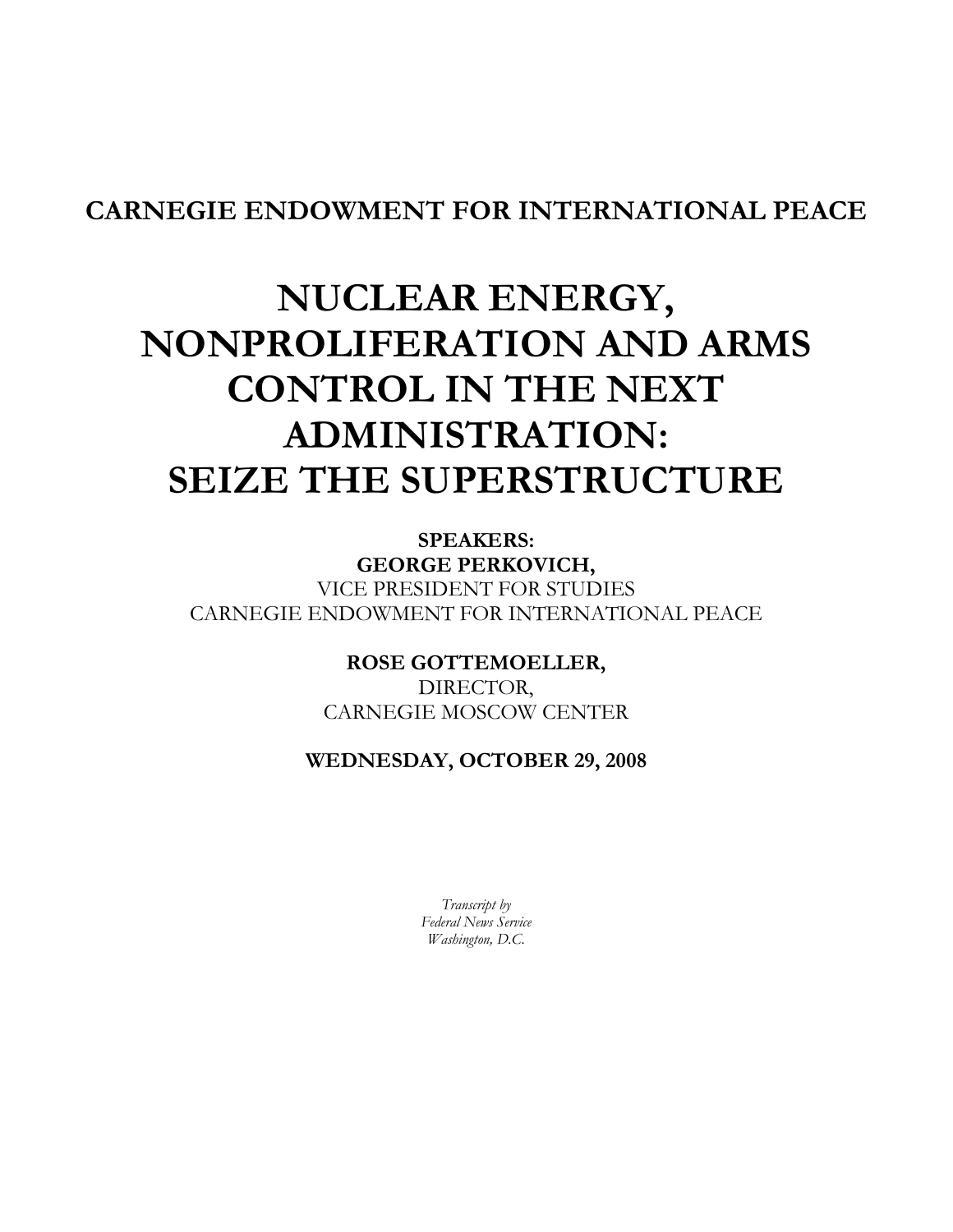GEORGE PERKOVICH: There are some seats in the front, which is also what happens in every classroom. No one wants to sit in the front. And that will remain the case, I guess. I'm going to go ahead and start. I think some people will continue to wander up. I wanted to run down and get a cookie but I forgot.

Welcome. Those of you who are just joining us and also those of you for whom this is round two of the day, my name's George Perkovich. I'm vice president for studies here at the Endowment and director of the Nonproliferation Program. And it's my pleasure to be both the host and one of the participants in this panel and more my pleasure to welcome Rose Gottemoeller back from Moscow, where she has been the outstanding director of the Carnegie Moscow Center for the past almost three years. And we wouldn't have made it without her there. It's been a challenging time and she led us – led the Center through that time with great aplomb.

And so it's our benefit and your benefit today to have Rose back. And she has just written this piece that's out there. There are a bunch of pieces out there and I like the way they were designed but they do look alike so you kind of have to search for them. But this is "Russian-American Security Relations after Georgia" and so Rose will pick up, in essence, where we're all stopped in terms of talking about a practical agenda of moving forward with Russia.

My topic of my policy brief that's out there is entitled "Abolishing Nuclear Weapons: Why the United States Should Lead" and I'm going to pick up where we left off yesterday in many ways. We had Secretary of Defense Gates here yesterday, who gave a speech on U.S. nuclear policy and I mean, I think it's hard – hard to say anything but that Secretary Gates has been an outstanding leader of the Pentagon, as Jessica Matthews said yesterday, and has put forward many innovative ideas and given some very thoughtful speeches and we can talk about the speech yesterday.

I thought the question-and-answer was especially interesting, especially on the CTBT and the interest in going forward on a further round of reductions with Russia, with verification. But I think in the main speech, there was a kind of an implicit pushback against the idea of abolishing nuclear weapons. He talked about it more in terms of kind of realistic versus unrealistic or kind of naïve approaches to international security. And I think that's – that, that view that's kind of implicit and somewhat defensive about the idea of abolition is interesting and it reflects, in many ways, the growing salience of the idea that we can actually take seriously the abolition of nuclear weapons and it's a goal that ought to be pursued and that was put, you know, kind of – made most legitimate, in a sense, by the contributions of Secretary Shultz, Kissinger, Perry and Senator Nunn in the successive op-eds that everybody here knows about.

And so I think you start to see some kind of backfilling against that idea that kind of came out yesterday. And you see it also in the new report, the September 2008 report of the Department of Energy and the Department of Defense, "National Security and Nuclear Weapons in the 21<sup>st</sup> Century," which isn't exactly a bestseller in the U.S., but I can tell you, traveling internationally, people have read it and they comment on it. And you get a similar kind of feel of unstated resistance and wariness about this idea of abolishing nuclear weapons in order for you to sense here – to me, it's kind of like a Freudian slip but it says although not suited for every  $21<sup>st</sup>$  century challenge, nuclear weapons remain an essential element in modern strategy. There's kind of an idea in there that these things have been so important and that you actually have to say they're not suited for every challenge to go forward to then argue the challenges for which they are vital.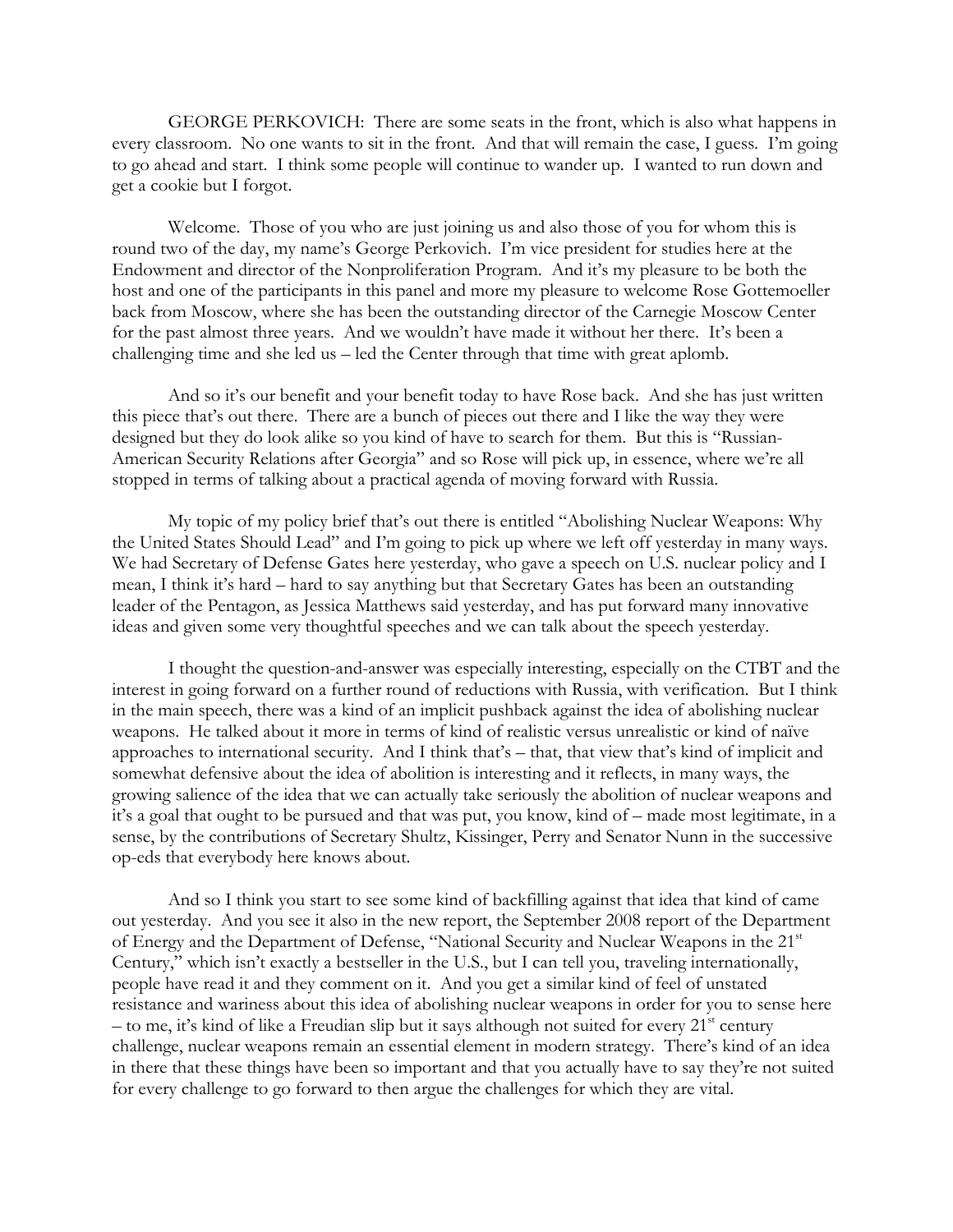And what I try to suggest and what I'll suggest here in the policy brief is that we actually shouldn't be so defensive about this issue and that there's a different way to frame U.S. policy, U.S. approach and it would be different. So instead of the idea that well, abolishing nuclear weapons is nice but it's not realistic because there are bad people out there and it's an uncertain world and you never know what's going to happen, so you've got to keep your nuclear weapons. You could just as well say we'd really like to abolish nuclear weapons and we also find that the conditions that would be necessary in order to make that feasible would really make the world better for everyone, including the United States.

And so we would like to try to lead in the creation of those conditions, but we can't do it alone and we can't force people to cooperate in making this feasible and if they don't cooperate and if the right conditions aren't created, there's not going to be nuclear abolition. And it's not going to be just the United States. You have to deal with the interest of all the other states that possess nuclear weapons and we understand that but as far as our intentions as the United States, we would like to move in that direction and have a world that is built on those conditions.

Now, it seems to me you could say that and you could say in the meantime, as long as other people have nuclear weapons, we're going to keep ours at the lowest number possible but we're still going to keep some. And other things would follow from that. So it's kind of a framing difference that strikes me as peculiar that why that – why you couldn't do that – why a government doesn't want to do that or what they're afraid of that kind of framing. And what I try to suggest in the paper is that you actually could serve national security interests by framing it that way and I talk about in the paper for of those interests so I'll just highlight them here. I'm not going to go into them.

But clearly, the verification and enforcement mechanisms, you would need to get close to zero, to get actually to zero nuclear weapons, and then to stay there. The verification and enforcement mechanisms you would need are clearly in the national security interest of the United States and arguably, everyone else – adopt a world that's much more transparent, where there's much more reliable kind of mechanisms and capabilities to uphold international agreements. That's kind of the vision that the West at least, has been promoting for decades. So it seems to me that kind of world, which is required for abolishing nuclear weapons, is something that we've been about and ought to be about. And so any way that you can move in that direction is a gain and therefore in our interest.

Second point would be that without a clear commitment to the elimination of all nuclear arsenals, it's going to be very hard to get non-nuclear-weapons states to support the kind of rules that we all recognize are necessary to tighten up the nonproliferation regime and to make the expansion of nuclear industry that we talked about this morning secure and therefore sustainable because by the way, if you have proliferation in this world going out – not to mention nuclear war – it's going to be much, much harder to get support for a major expansion of nuclear industry because in people's minds, nuclear things – kind of get blended together. So if you've got – God forbid, you've got kind of radiating ruins some places, people aren't going to be likely to support the next sighting of a reactor in their state and if there's proliferation, it makes it tougher, too. So that's another interest.

Thirdly, the accounting and control over nuclear materials that would be necessary to enable you to go close to zero – that accounting and control will give you much greater confidence against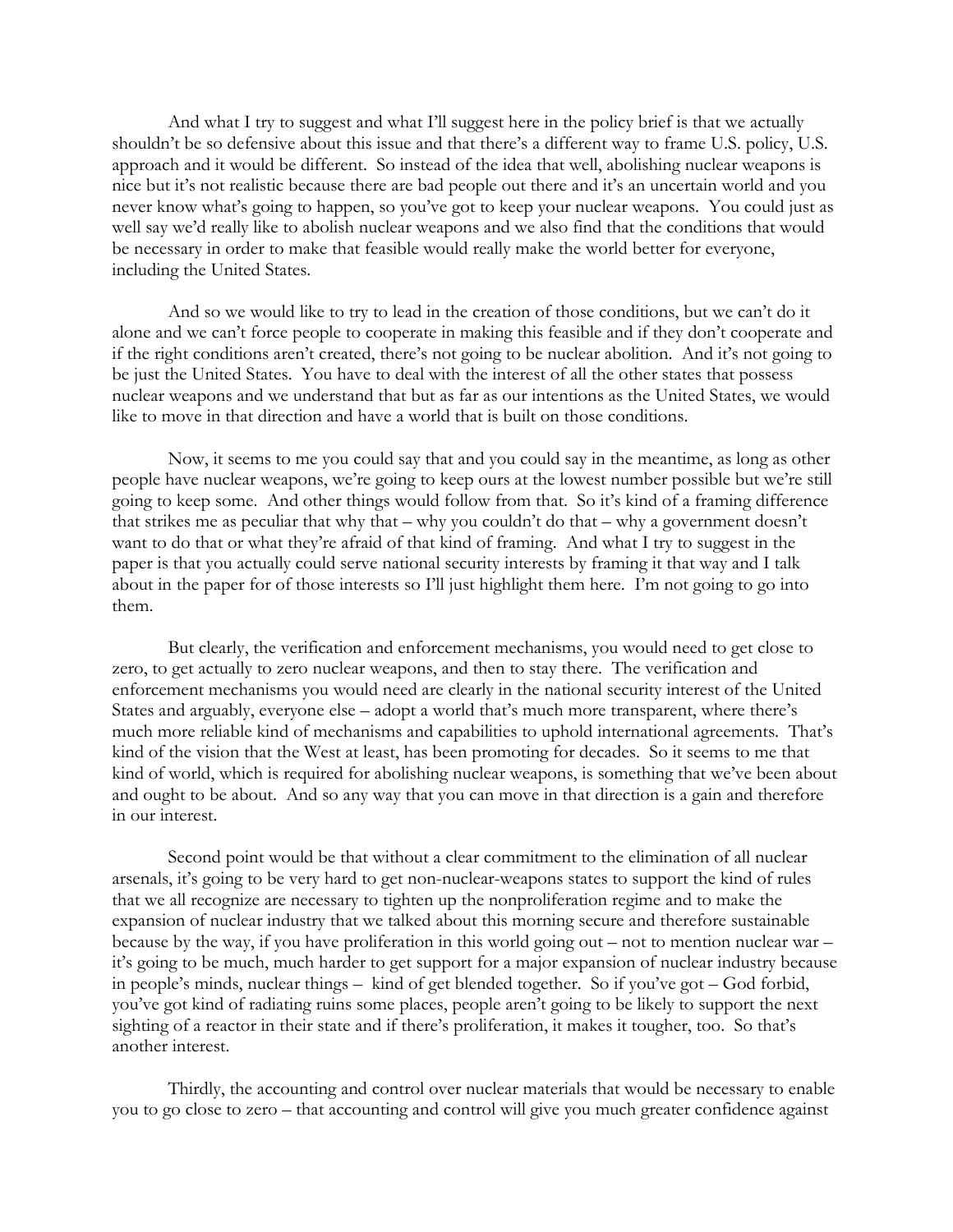nuclear terrorism – the possibility of theft or diversion of nuclear materials, so why not do that? On the other hand, if you're not pursuing the elimination of nuclear weapons, it's very hard to get people to accept the kind of control and monitoring with the precision that you need over fissile materials, so these things go hand-in-hand.

The paper goes on, you know, on another interest and you know, to make this case, but let me briefly, and then turn to Rose, say that there are a couple of counterarguments to the idea of abolition that I just think one should clarify. The first one that one hears and there was a variation of it yesterday where the secretary said, you know, you can't put the genie back in the bottle. Although in "I Dream of Jeannie," she used to go back in the bottle – (laughter) – I just of thought of that – anyway, the one I was going to pick was on people say nuclear weapons can't be disinvented.

And that's basically a device to stop the discussion. And I would say first of all, that of course nuclear weapons cannot be disinvented. No human creation can be disinvented. But the issue is that there are times when society decides that there are artifacts that we don't want to live with – there are technologies or practices that we don't want to live with and we decide that we won't have them anymore. The issue isn't disinvention, the issue is can you verify that the thing we decided we didn't want has been dismantled or gotten rid of and then can you enforce that dismantlement or riddance? And we do it with CFEs from the Ozone.

I was talking with somebody yesterday who said basically that's what we did with smallpox and there's an exception and we can talk about that because it kind of proves point and we've done it with mass-scale gas chambers. Those haven't been disinvented but we don't have them around now and don't think they should be around and we're prepared to take action to enforce that. And I think that's the issue on eliminating nuclear weapons. It's not a question of disinvention.

There's the other thing that happens when you have this discussion, especially in the Untied States. There's an assumption that what you're talking about it unilateral disarmament by the United States. And in this Adelphi paper which we did which is also out there, there's a great quote from General Chilton in front – he did two rounds with the House and the Senate earlier this year – he's the commander of STRATCOM and he was asked, in essence, what he thought of the Shultz-Nunn-Perry-Kissinger argument about abolition and he went on and he gave an answer about you know, he'd like to live in a world where his daughter – or he'd like there be a world where his daughters don't have to live under the fear of nuclear weapons and so on and so forth, but I'm not for unilateral disarmament.

And it's just kind of this implicit notion that when you're talking about this, it's that the U.S. is going to get rid of all its nuclear weapons but the other guys are still going to have theirs and in fact, no one's making that argument and it's not part of any process that one is talking about when one is seriously talking about abolishing nuclear weapons. There are other kind of images that come up in this discussion that I think we just need to work to kind of clear away and say that we're actually talking about a very, very hard project, a robust national security project to try to work with the others and bring them in to create these conditions.

The first condition that would have to be met, obviously, is U.S.-Russian leadership – that if the U.S. and Russia can't get reengaged on this agenda, can't lower the numbers of their weapons but as importantly or more importantly, kind of the salience and value that they bestow on them and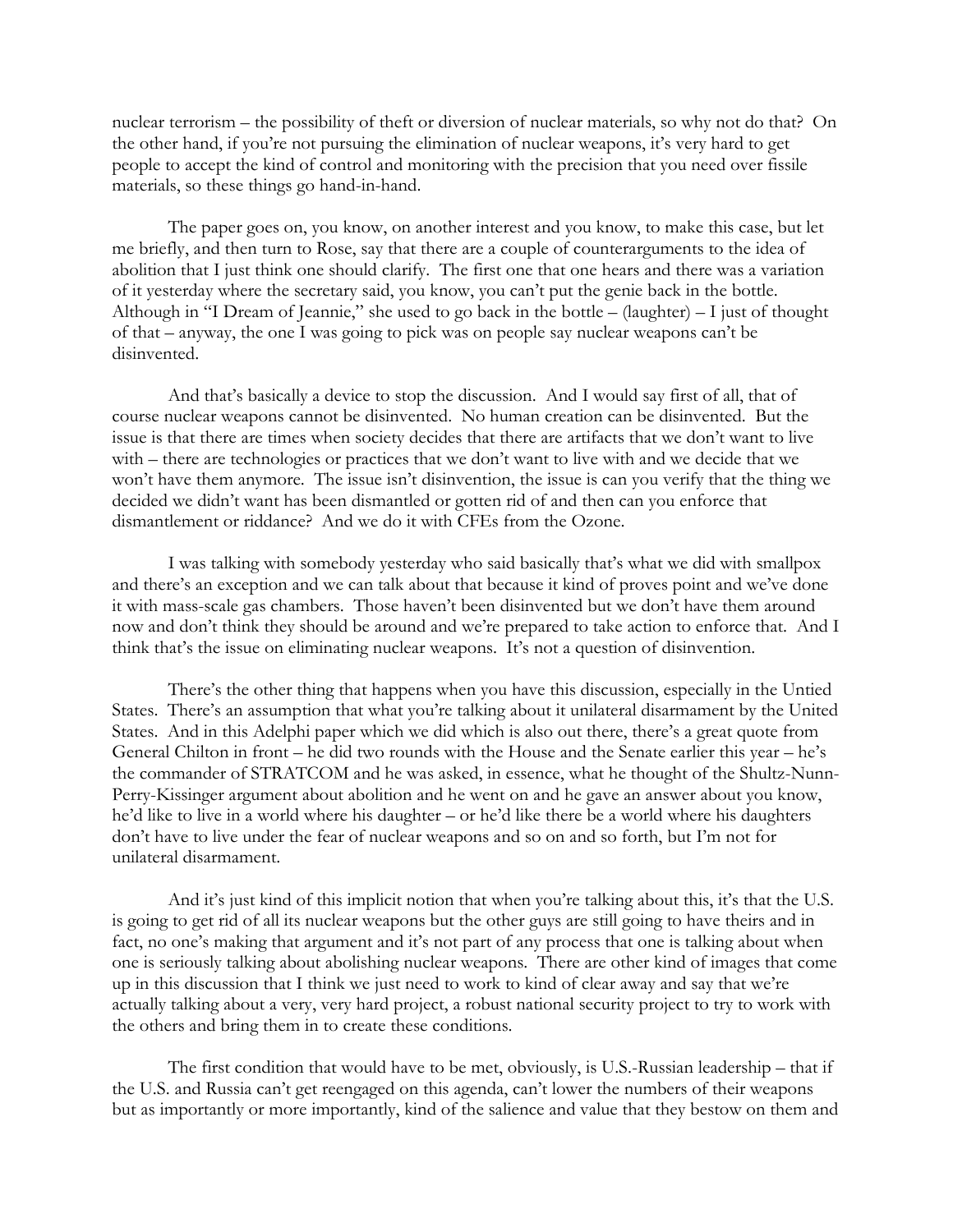the sense of direction that the world feels about nuclear weapons. If that doesn't happen, you know, the process stops. I mean, this is done.

And so that has to be the first step and then one would have to bring in China as the state whose capacity's growing so you want to find out are you going to be able to create an understanding – a strategic relationship with the U.S., Russia, and China, where you don't have the sense that one is kind of going to rise up and those curves are going to pass. And both of those were talked about by Secretary Gates yesterday, which was, I think, another important element of his speech and Rose is now going to talk about the absolute premium step, which will be restoring U.S.- Russian cooperation on this agenda.

Thanks.

(Applause.)

ROSE GOTTEMOELLER: Thank you very much, George and thank you for your kind words. It's good to see so many friends and colleagues in the audience. Thank you for coming today. You know, you've mentioned "I Dream of Jeannie." What a funny thing – you know, it's on Russian cable television and I hate to admit it – (laughter) – but I was watching it, you know, to practice my Russian and Samantha and Darrin sound very funny in Russia – (laughter) – but furthermore, she does go back in the bottle. So I can confirm, to this day – (laughter) – she goes back in the bottle.

You know, I put this policy brief to bed and it went to press while the crisis in Georgia was still very much the focus of bilateral attention. And the financial crisis has brought Russia back to the table again and I use that as a symbol of the fact that when Kudrin came to Washington for the IMF meeting, he got a meeting with Secretary Paulson, you know, so out the window very quickly went the policy of no official visits above deputy assistant secretary level.

So the financial crisis has changed the calculus somewhat and has, you know, a bit, sidelined the Georgia crisis but I would argue, nevertheless, that the major motivating force of this policy brief still stands. And that is, we are going into a transition period. There is a transition going on right now in the Russia Federation. So they have a presidential transition going on at the moment. Soon, the United States will be going into a presidential transition with serious potential for miscalculation in either capital.

First of all, with regard to Russia, the tandem leadership arrangement with Medvedev as president and Putin as prime minister is unpredictable and could be unstable. So we have to be concerned about, you know, how decision-making is made in Moscow at the present time. And in a new U.S. administration, no matter who is elected, there will be unformed views on Russia. We have heard during the debates, what I would consider, you know, a kind of tough line on Russia but beyond that, I think both campaigns at this point haven't totally grappled with all the details with what a policy toward Russia should be. And there's the general notion that we must be tough on Russia but beyond that, there's very little articulated. So I do believe and as I wrote in this policy brief, I think the real potential exists for serious crisis between our two countries.

And for that reason, I have put forward a very similar approach for the transition period. And that is that I believe we must hang on to the superstructure of our relationship as it has existed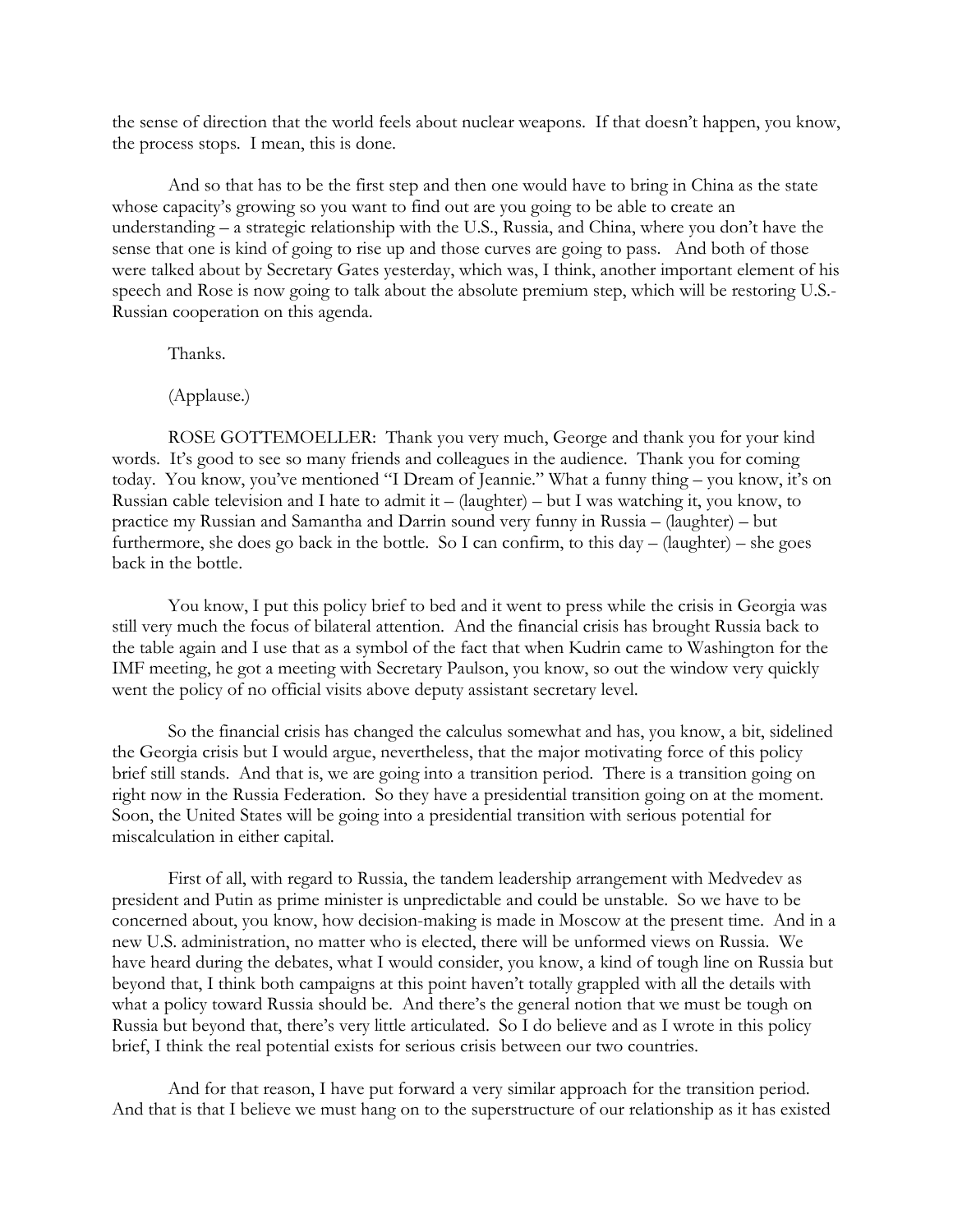in the many treaties and agreements that we have put together over the years, arduously negotiated. We heard Secretary Gates complain yesterday about telephone-book-sized START agreements that take forever to negotiate. Yes, but that was a significant amount of joint experience that I think we should now hang on to in order to be able to get through what may be a difficult and potentially even crisis-ridden transition period.

However, I will also emphasize and I want to underscore for this audience, as for others, that this is a transitional strategy, only for the next five to six months, we should be seeking and holding onto stability that is inherent in those longstanding treaties and agreements as a basis for further discussion and development of a fresh agenda, a new agenda. However, I am not in any way advocating preserving agreements that have existed in the past and simply leaving them alone.

In the case of the CFE Treaty, the Conventional Forces in Europe Treaty, that's simply impossible because well, we'll get into that further in a few moments. We've kind of gone beyond that phase. And in the case of the START treaty, neither Moscow nor Washington wants to preserve the START treaty as it currently exists. We realize that our relationship has developed in new directions and that much can be done to simplify and rationalize what was a very reliable, and I would say, well implemented treaty over the last 15 years.

So let's think about these treaties and agreements as building blocks for our further relationship – building blocks for a fresh agenda, but not think about them as something that must be set in concrete and must remain concrete as we move forward into new presidential administrations in both Moscow and Washington.

Let me turn now, to START, as the first point that I wanted to make. And I'm really  $-1$ invite you to read the piece, I would be very happy to hear people's reactions and comments on it, but I'd like to just emphasize a few moments and maybe start our discussion going in that way. My main point with regard to the START treaty is that we need to think now about what approach would best impel both Russia and the United States to quickly replace the existing START treaty. As you know, the two sides must consult this December as to what should happen next with START. That's a requirement in the treaty and by December 2009, well, we will have had to come up with some further approach with regard to START.

I argue that as the treaty calls for, we should simply go forward with a five-year extension. It would not need to be ratified by the Senate at this point or by the State Duma and Federation Council. We could simply extend it as called for routinely in the treaty. However, at the same time, I think that we need to agree on a political basis to negotiate and ratify a replacement treaty within one year. I believe that this is feasible because I know that a lot of homework has been done in the Bush administration and also in Moscow on the Russian side. A very significant amount of groundwork has already been laid and furthermore, I think that there is a lot of will on the two sides to move rather quickly to negotiate a replacement to START.

But my approach would accomplish two goals. First, it would prevent the START treaty from being swept away in uncertainty during this upcoming transition period. And second, and this is a very important point – it would shift the onus for quickly negotiating and ratifying the follow-up treaty onto the two governments, both the executive and the legislative branches. Thus, in effect, after a replacement treaty would be signed by the executives in both capitals, the State Duma and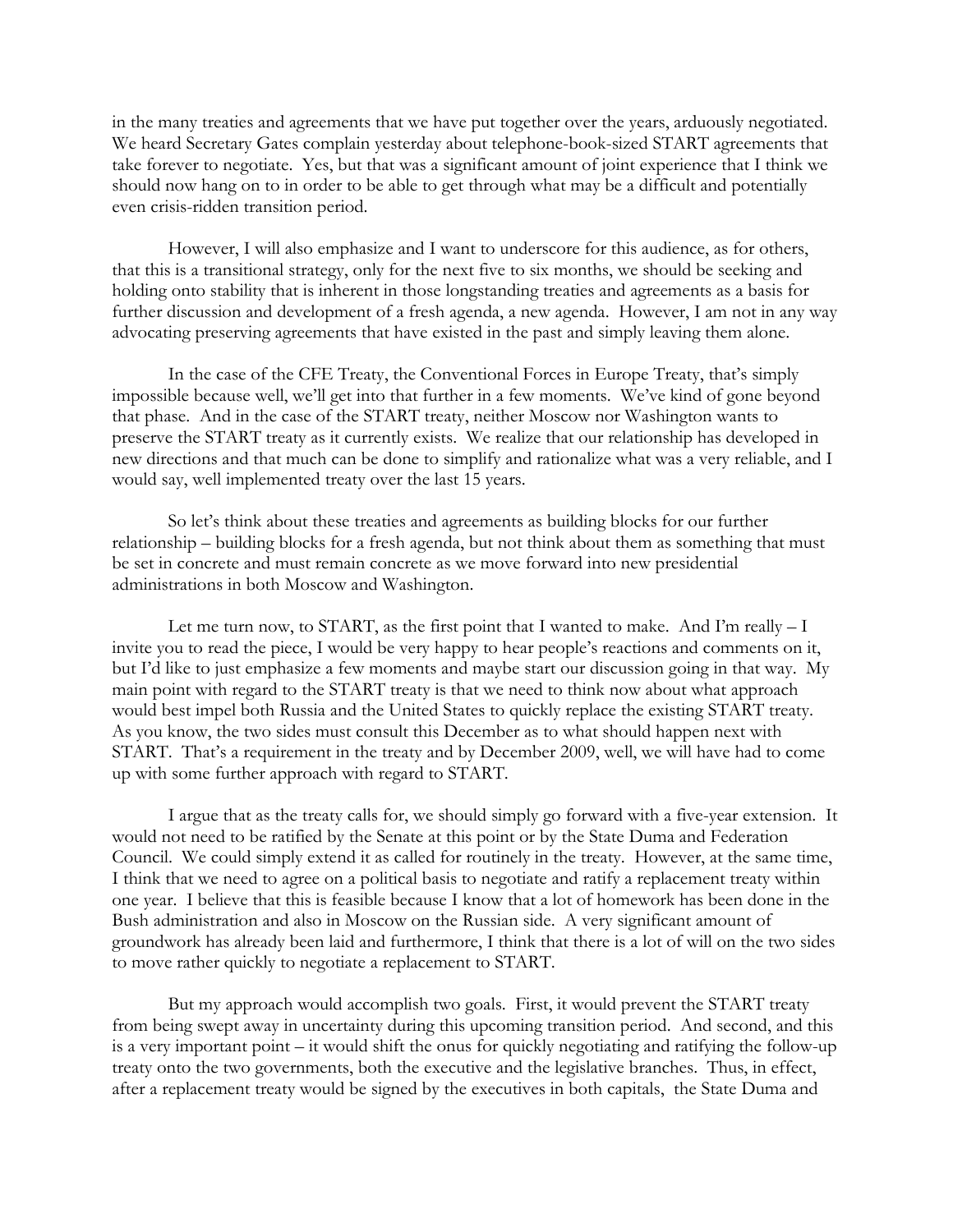the Senate would, I think, be impelled to ratify it rather quickly because otherwise, the original START treaty would remain in force.

So in other words, through the mechanism of a political agreement to act quickly, we could, in effect, both preserve the baseline of START for as long as is needed but I think we would then have an impetus to move quickly to the follow-on treaty. So I think that's a good approach on START and I would like to hear your views on it. It's very interesting and I will just mention that my colleague, Alexei Arbatov, in Moscow, differs on this. We were just discussing this point before I left Moscow.

He believes in the value of the vacuum. He says, let's let START go out of force. That will scare both sides so much that they will be impelled to move quickly to negotiate and ratify the follow-on treaty. He and I differ on that. I wish he were here to join the debate with us today but my view is that I would prefer to have the insurance policy with an impetus to fast ratification of a new treaty rather than have a vacuum to contend with because I think the uncertainties between our two capitals are too great at this point.

Now, let me turn quickly to the CFE Treaty. The Conventional Forces in Europe Treaty has already been severely undermined by Russia's halt to its implementation about a year ago and it has, of course, been further undermined by the Russian invasion of Georgia. Nevertheless, as we are now casting around for a wanted new security system in Europe and the Russians are very active in trying to articulate this, CFE, I do believe, can be a basis upon which we must and can build.

First and foremost, I think we need to work very hard to salvage the data exchanges, the notification, the verification, and inspection measures that were at the core of the CFE Treaty and have over the years – again, the Russians may not like to admit this, but over the years been an enormous confidence builder in Europe as NATO has enlarged and as the European security system, as it exists today, has taken shape. Again, I think we're headed for something new. Certainly, the Russians would like to see that happen. But I think we need to sustain a good baseline and CFE, with its verification, monitoring, notification, and data exchange system helps us to do it.

And second, I think we need to review and again embrace key CFE principles and the one that is most important, in my view, is the principle of host nation consent to the presence of foreign troops on their territories. It's all important. But it's those kinds of principles, inherent not only to CFE but to the Helsinki document, the OSCE arrangements that I think now, we need to take a very thorough look at. Again reaffirm and agree with the Russians about their priorities.

I just want to say, finally, on CFE, that it's so valuable because it gets everybody to the table, not only the NATO countries, new and old, and not only Russia, Ukraine, and Georgia, but also countries we've been very concerned about because of instability between them like Armenia and Azerbaijan. I think the time might be right to look again at the Nagorno-Karabakh problem as we try to wrestle with what we do about South Ossetia and Abkhazia and as we try to think about unfreezing some of these frozen conflicts and finding resolution of them. So CFE, I think, can play an important role in that regard. It's our focus on the hardware of security— weapons systems in itself has a value.

My final recommendation in the policy brief is to establish a high-level commission of past presidents who would serve to maintain a priority focus on Russia – again, I want to stress –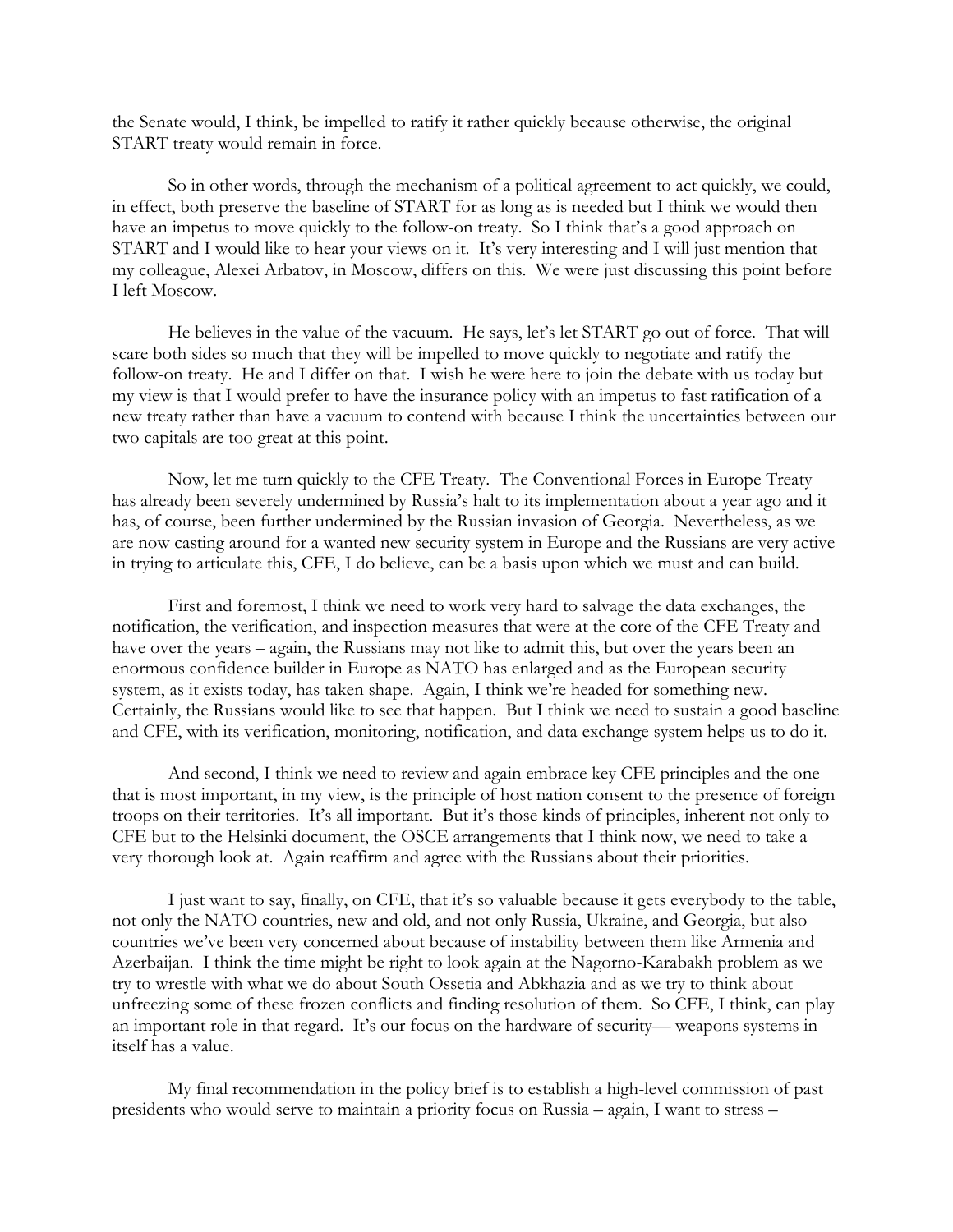through this transition period, five to six months and also provide wise heads to help us to get through this difficult period and to think of some new approaches, particularly in the area of European security building. I think that that must be one of our top priorities with Russia at the present time.

Now, you may, in reading this proposal, consider it somewhat whimsical. But I was inspired by recollecting the role that was played – were played by two presidents, by George H.W. Bush and Bill Clinton after the tsunami crisis in Asia a couple of years ago for original partnering to raise global funding for relief for tsunami victims. It was originally considered to be a kind of odd couple partnering and people were scratching their heads. What could this possibly be all about? But the two of them worked extremely effectively together and evidently, according to press reports, got to be pretty good friends and I could see a value for that kind of relationship, not only for the substance that they might achieve, but for that kind of relationship in developing a new phase in the U.S.-Russian relationship and agenda overall.

We could see something of the same effect there and I think the idea is no more whimsical than the idea of a Putin-Palin commission so – (laughter) – that's all I have to say about my policy brief. I look forward to your questions and comments. Thank you very much.

## (Applause.)

MR. PERKOVICH: The Putin-Palin commission would get a lot more hits on YouTube, I'm sure, but questions and then I'll point to people and then if you could say your name and affiliation, please. We'll work our way through here and – (inaudible).

Q: Hi, Richard Weitz from the Hudson Institute. One area which is implied in the title but I guess you didn't develop is the issue of nonproliferation, cooperation in third areas. And I'd particularly like to hear both your insights on three particular areas. One, Georgia. As we know from the new reports, some of the radiation detectors were damaged, obviously, to stem potential flows of WMD-related materials through Georgia will need cooperation from United States, Europe, but also some help from Russia. Where do we go from there?

Second, the – some of the take-back operations – we just had a recent very successful one in Hungary, repatriation of former Soviet fuel, Uzbekistan was previously an area. Do you think those will continue as you're still – if any disruption in that. And particularly, Khalistan is mentioned and then the last one would be the uranium enrichment center that Russia and Kazakhstan are developing. Is there any  $- I$  know  $-$  (inaudible)  $-$  is there any effort to get more involved in that since we don't have our own initiative in that area?

MS. GOTTEMOELLER: It won't surprise this audience, but I do think that this whole area of what has loosely been called threat reduction cooperation is a very good area, not only to look at for fresh ideas, but also to help us to address the agenda that was raised by Russia's invasion of Georgia. We – I think, basically need to get back to the kind of relationship where we can be working on a trilateral basis to solve some of these critical problems that are important not only for our survival, but also for countries around the world.

And the examples you've raised, I think, are very good ones, Richard. First of all, I've thought already that we should try to get the Russians and the Georgians to sit down together with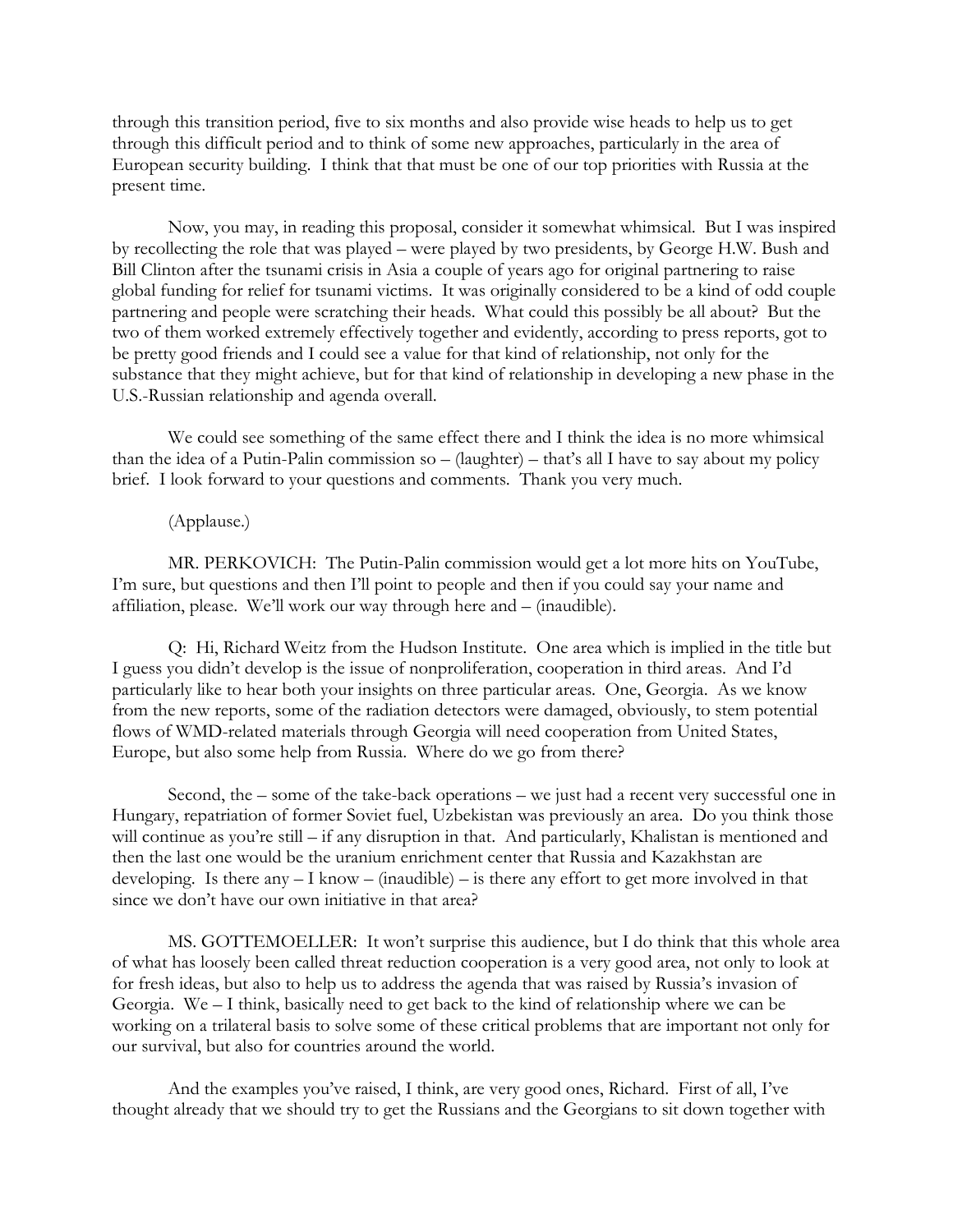us to talk about nuclear smuggling in Georgia. I think that's a very important critical area and South Ossetia is, you probably know, a smugglers' den. So I think that's one example of where we might begin to break down what is currently a very serious Russian resistance to talking directly to the Georgians, but I think it's critical on these national security issues that we think about ways where we can be working together on a more or less equitable basis on these key national security problems.

Take-back, I think is another good example. I can't imagine that GTRI, the Global Threat Reduction Initiative is going to go away in a new administration so there will be continuing opportunities to work in that area. And Angarsk, the International Fuel Services Center at Angarsk in very interesting sense, is one of the only other gambits on the table with regard to Iran. The Russians have offered the Iranians membership in the Angarsk facility. So far, the Iranians have said no thank you, but have seemed to leave the door open for discussion of cooperation at the Angarsk facility. So I think there are many ways that both the existing agenda of bilateral cooperation in the nuclear arena, I think, can now be pushed forward and developed forward.

But also, there are certain ways, I think, we should look again at what are some Russian proposals and how they might help us to solve some critical problems like the problem with Iran and its nuclear program.

MR. PERKOVICH: Andrew and then Howard and then Laura and Henry's in the back so – and then we'll work our way here.

Q: Andrew Pierre at Georgetown University. Rose, you mentioned the importance of European security building, I think in the context of wise men or something of that sort. Both your remarks on Europe dealt with the CFE. Would you also include in that a revitalized OSCE? And would you also include a sort of fresh look at missile defense in Europe. If you were here yesterday, you may have noticed I asked Secretary Gates about that and he didn't really espouse what I would call a fresh look at the whole issue. So I'd be interested in your views on this.

MS. GOTTEMOELLER: Kind of.

Q: Huh?

MS. GOTTEMOELLER: You said kind of.

Q: Kind of, yeah, but he really gave all the reasons why he still hoped to bring the Russians on board rather than what I would call a fresh look.

And if I may add a second question – assuming for the moment, we have an Obama administration but perhaps even if not, we've now had – we've gone through some years without ACDA and the kind of a, somewhat, to my judgment, bizarre State Department organization for dealing with some of these issues. My question is, do we need to sort of  $-$  is it important to reorganize our government for dealing with the larger arms control agenda which you seem to support and something which might be feasible now that Jessie Helms is no longer with us?

MR. PERKOVICH: Before you answer, because there were so many questions, let's two at a time – so Howard? And then I will start working.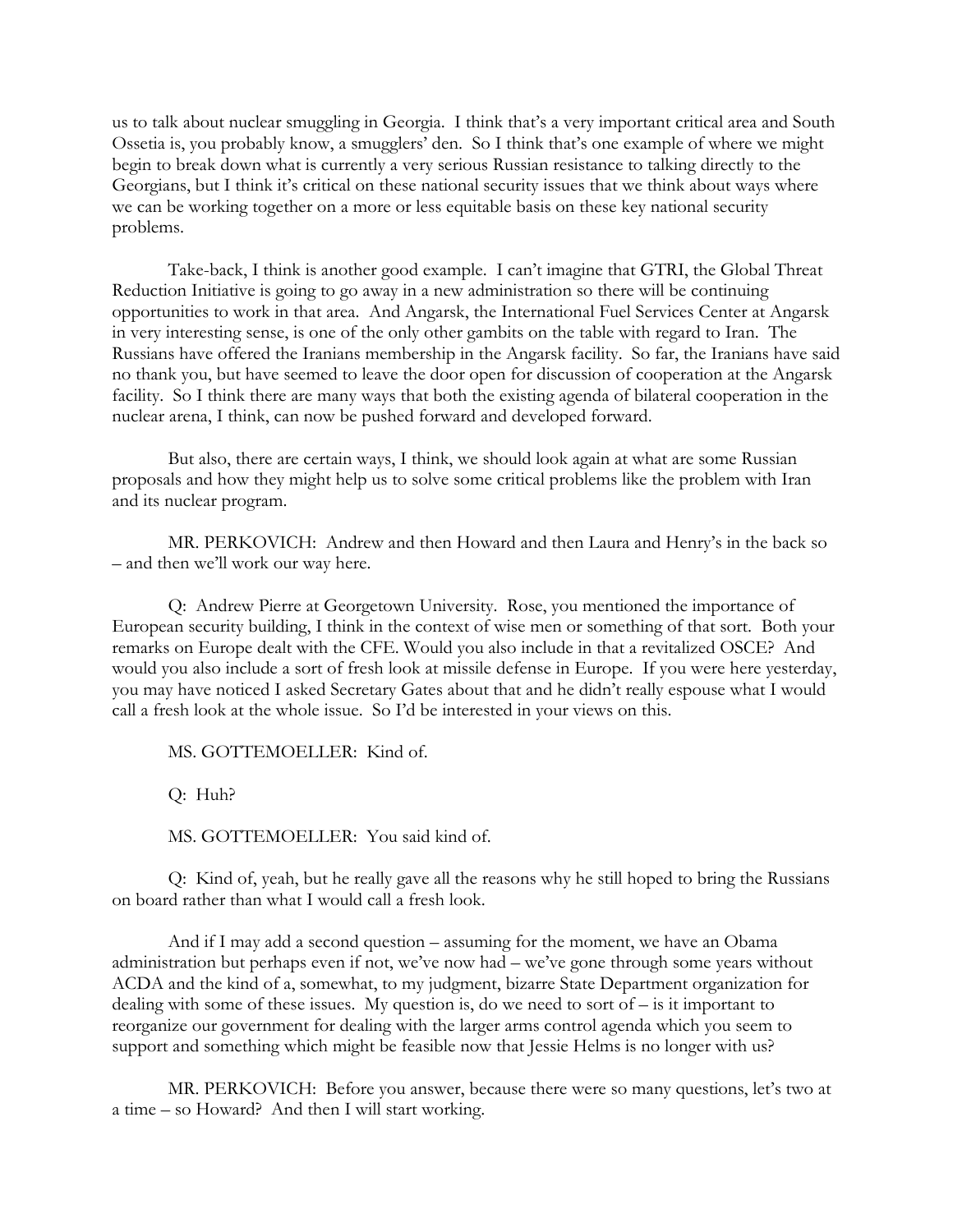Q: Howard Morland. Just a brief thought – I agree with everything you said. I'd like to raise a little question about the unilateralism business. I think the most useful nuclear disarmament that's happened recently is George Bush the first unilaterally disarming the U.S. Army and surface navy and also South Africa unilaterally disarmed as well as Belarus and so forth, you know, the Russian states.

I think if you don't reject the idea of unilateralism altogether, I think it's useful, regardless of what your conclusion is, to simply ask the question, what exactly do we plan to actually do with nuclear weapons and how exactly, specifically, are they useful to us because if we're acting like they're valuable and we're not going to give them up until somebody else gives them up, then you're assuming that they have a certain value and I think it'll be useful to look at exactly what that value is because actually, I don't see it.

MR. PERKOVICH: Actually, I'll answer Howard's question but on the missile defense in Europe, just a couple thoughts, Andrew. One is that I think there'll be lots of tactical issues in any case. In other words, missile defense proposals there – if Russia is truly as upset about it as they seem to me, then we actually ought to get a lot for it for not doing it. So there may be – which is paradoxical and that may be a mistake the Russians make but I think somebody in a new administration will looking and say, well, if we're going to do that, let's get something, number one.

Number two, as with the question which is related, actually, to disarmament, the whole question of U.S. nuclear weapons in Europe is, I think, is much more complicated than often addressed because the sensitivities or the interests of the Poles for example as the most prominent and largest example, on the issue of missile defense but also on U.S. nuclear weapons in Europe, is different than that of, you know, say, the German Green Party. So the – and the same with the Turks regarding U.S. nuclear weapons in Europe that it's a more complicated agenda and I think that will be seen in the next administration, that these things are, you know, connected in ways.

On Howard's point about unilateralism, yeah, I was not being specific enough. I think there's lots of room and lots of values for unilateral steps and the one that you cited that President Bush the 41 did is optimal. But the way it was done is actually interesting too and it points to the South African case as well. It wasn't done through the bureaucracy or kind of staffed out with a bunch of views. It was a national security advisor, a chairman of the joint chiefs who got along well and understood this stuff and worked with the president and basically did it. And that was also largely the case with the South African disarmament decision, which was done in secret. They didn't even know they had the nuclear weapons in the first place – the country didn't – but then they got rid of them in secret without a lot of process.

What I'm talking about is the states that have nuclear weapons that have declared them, that use them in their national security politics and posture and so on and I'm talking about the last steps. I'm not talking about, you know, phasing out. We can unilaterally get rid of the land-based ICBMS and I don't think, you know, anybody but some few people in the Air Force would really miss them. And they might make the world safer without them. But if you're talking about getting rid of all the nuclear weapons, then that's going to be a different process and that I can't imagine any of the current nuclear-armed states, except maybe the U.K., doing that.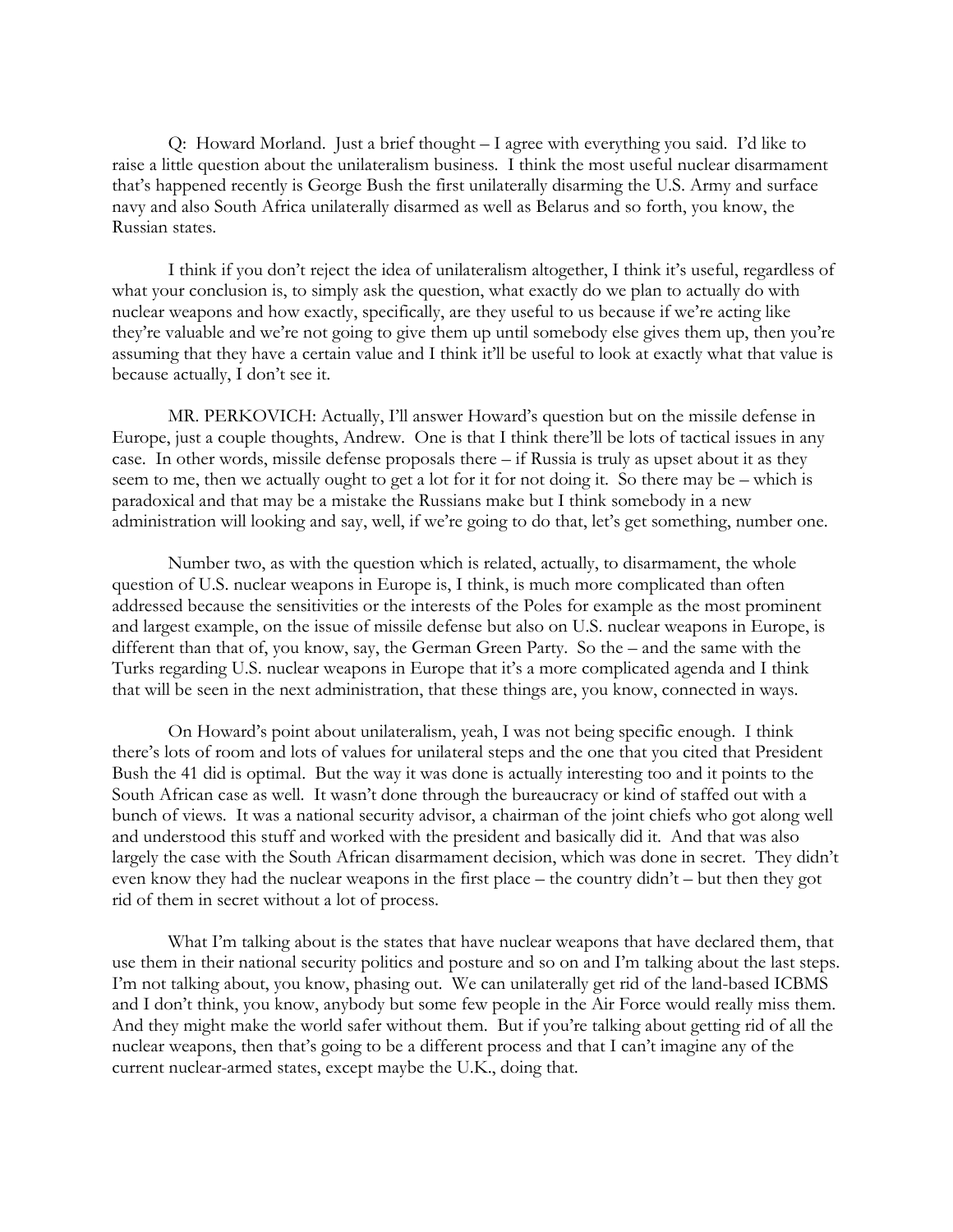And even in the U.K., where there is a really constituency for disarmament, when they made the decision to modernize the trident, it was – that was considered and the view was, well, if we were going to ever disarm, we should get something for it and so you don't just do it without bringing other people with you. So I think on the ultimate step, that's the way folks would look at it.

MS. GOTTEMOELLER: I wanted to start on the unilateralism point as well because one thing I have said before from this podium is that we should be embracing all the different approaches that have been developed over the last eight years by this administration and by predecessor administrations as well. I include PNIs, unilateral measures. I'm not the great opponent of SORT, or the Moscow treaty that some of my colleagues are because I see its inherent association with START I as you know, being a comprehensive deal so to say.

So but that means it's especially important for me that there be a follow-on to start and that the important verification measures of START are transferred into a new treaty in a judicious way. So I think that we should be flexible in thinking about the future of arms negotiations now and we should be willing to think about times when we can do things with negotiations as well. I don't think that we should, by any means, return to the patterns of the past in this regard.

Andrew, I'd like to talk to you about what you think about OSCE revitalization. You know, the Russians have been very down on OSCE and I've gotten beat about the head and shoulders repeatedly about OSCE in Moscow in recent years but I will say as I've watched the Georgia crisis and its aftermath unfold, OSCE has been playing a vital role and it's a key part of the Medvedev-Sarkozy agreement, the observers who are being sent in from that organization. So clearly, it has a vital role already.

Now, how do we address some of the problems with it that have been raised? The Russians constantly complain about over-bureaucratization. I'm not an expert on OSCE, so I don't know, but there seems to be fruit there for some, perhaps, fresh looks at this organization and perhaps it can be part of this process of taking a new look at European security. But I would appreciate hearing your views on that.

Missile defense in Europe – here, I think what I would like to see is a kind of corrective or rebalancing going on because we've had the right idea about missile defense in Europe, I think, in that there was a very, very good NATO-Russia Council project on missile defense in Europe that has led to some significant, not only paperwork, policy work, but also some significant technical and actual changes in the way we do things in European airspace, for example. So there's been a lot accomplished in the NATO-Russia Council, which then got, I would say, skewed somewhat by this bilateral approach to negotiating with Poland and the Czech Republic.

So is there a way we can rebalance now and perhaps bring those bilateral projects into more a multilateral framework, again, because I think that that's how you can begin to have a conversation, again, with the Russians. The Russians and Secretary Gates were right – they are a heck of a good set of confidence building measures on the table and everything he said yesterday I agreed with in terms of what the administration has been willing to extend to the Russians and until this whole Georgia crisis blew up, I thought that we were very close to having a very, very detailed discussion on how implement those confidence-building measures. But we're going to have to take a new look in a new administration at this whole set of questions. But to me, missile defense in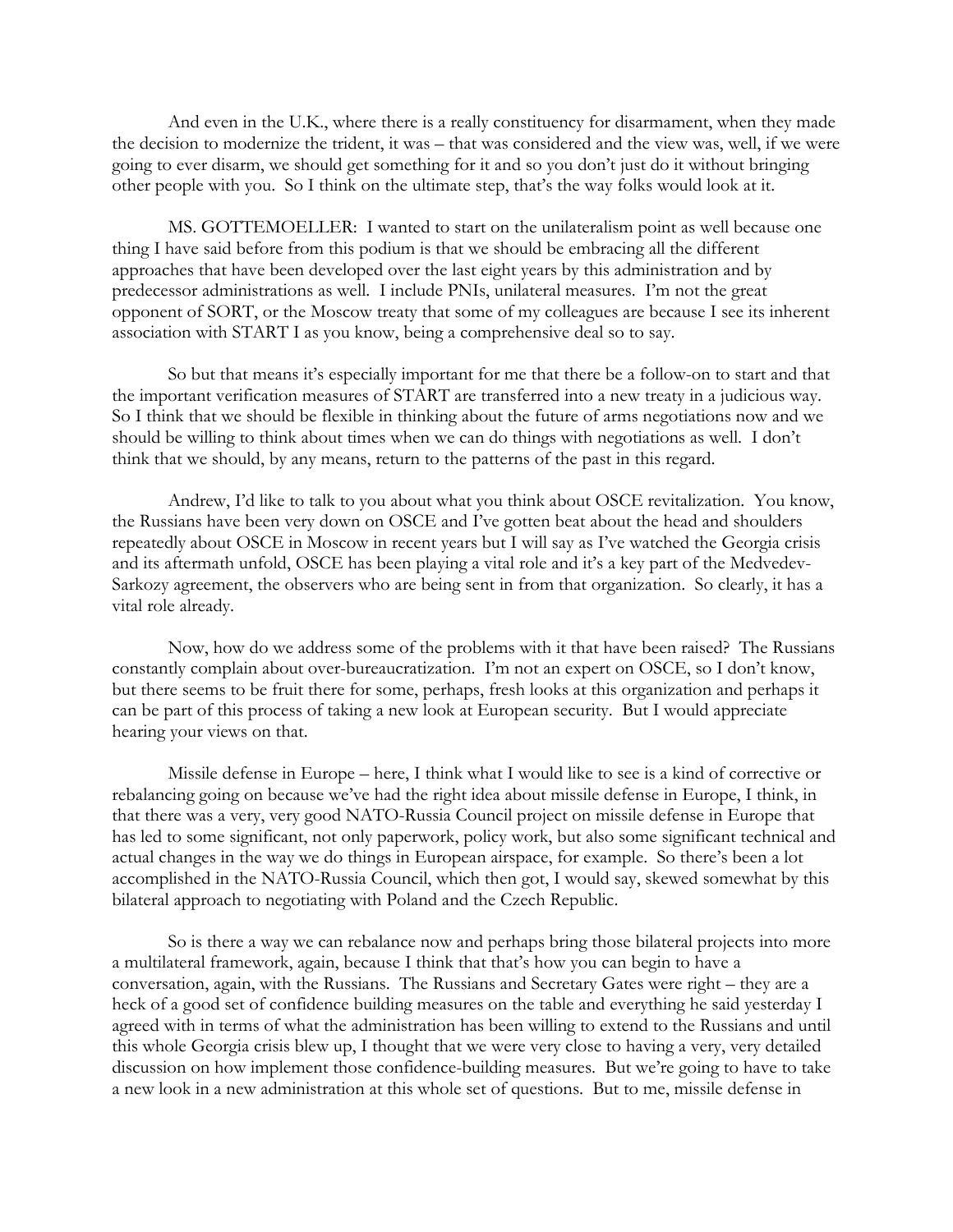Europe is not the biggest problem we have to deal with, with the Russians. It's one where I see potential for agreement.

As far as the Arms Control and Disarmament Agency is concerned and reorganization, you know, every administration coming in is going to take a look at how things are organized and there may be some problems to unwind in that regard by my view at the moment is that we should not be recreating the Arms Control and Disarmament Agency. It's just my point of view. I think we've gotten beyond that but again, I'm open to discussion and interested in other views around the room on that.

MR. PERKOVICH: Great. I've got Laura and Henry in the back. Laura's right here and Henry's in the back and then we'll do the series of comment – questions here.

Q: It's great to see you back in this room, Rose. Welcome back. I was intrigued that you did not include the Cooperative Threat Reduction Umbrella Agreement in your superstructure and I might say it doesn't belong there because I think it's been chafing at both parties for the last couple of years. And that is one of my big concerns in this transition phase is that the lack of a replacement of that antiquated assistance model with a more partnership-based model might lead to mischief or unintended damage to that excellent history in this transition phase.

My hope had been that the 123 Agreement would provide a more balance vehicle for some of the activities and some needed new activities but I'm curious about your thoughts of the kind of the legal political processes separate from the implementation of on-the-ground understandings that have already been worked out in projects under the Nunn-Lugar scheme. How can we protect agenda in this dangerous transition period in the absence of a legal superstructure?

Q: Hi, I'm sitting next to Ed Lyman and he tells me it's "Bewitched" that you are referring to.

MR. PERKOVICH: No, it's "I Dream of Jeannie" with Barbara -

Q: I think the trivia needs to be sorted out.

(Laughter.)

MR. PERKOVICH: I know I'm right.

MS. GOTTEMOELLER: I stand corrected. Darrin and Samantha are actually – yes, that's "Bewitched."

Q: Ed Lyman –

MS. GOTTEMOELLER: They're both on Russian cable television so I'm getting them mixed up.

Q: Ed Lyman is my source. (Laughter.) Henry Sokolski with Nonproliferation Policy Education Center. Two questions – in light of the centrality for nonproliferation analysts of Iran and the crisis and Russia's role in Iran, would you be supportive of various proposals to set up a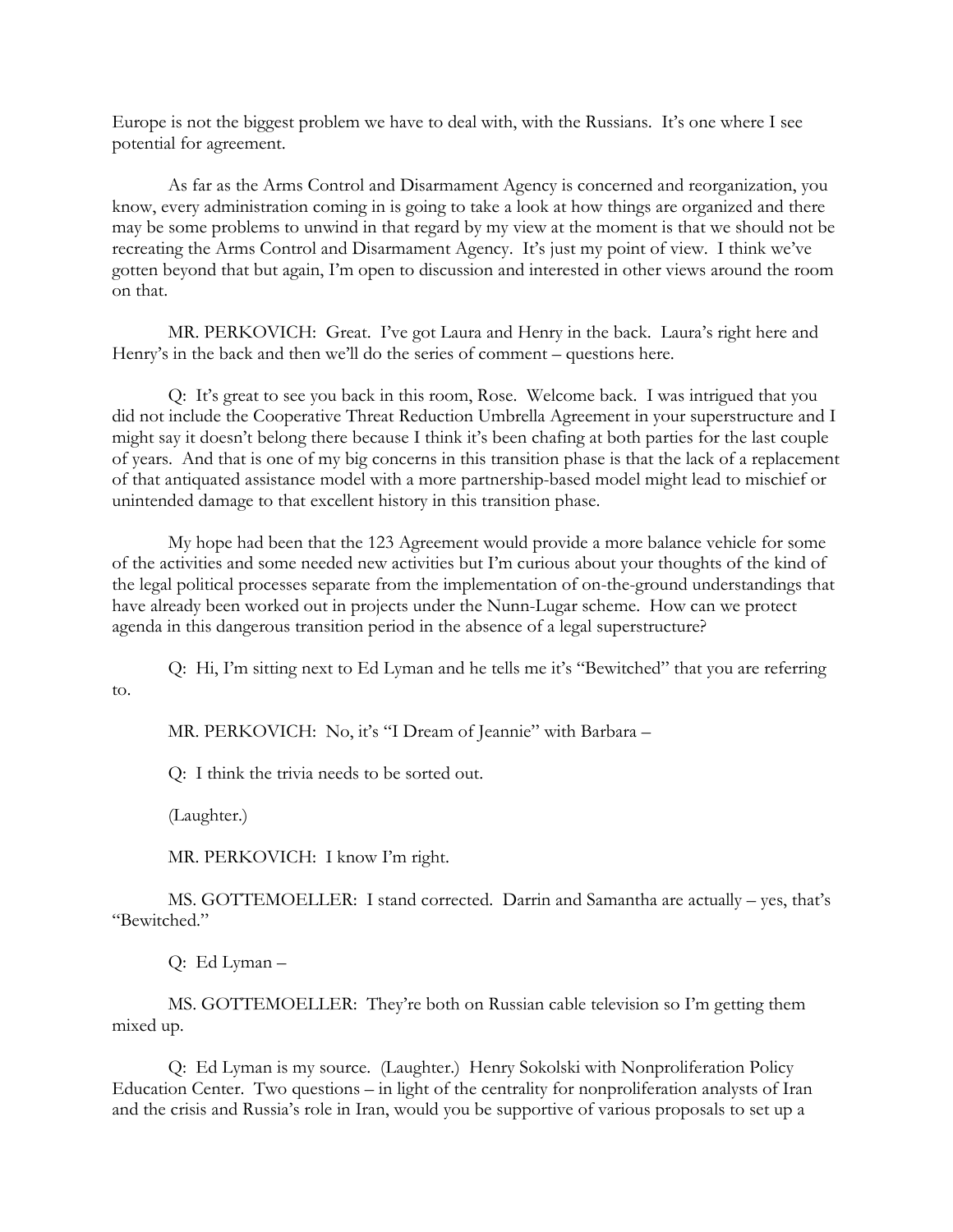multinational fuel center in Iran, perhaps involving Russia because Russia has been so involved in the Iranian program. So that's question one.

And question two – what would you do with regard to what some people say is about 40 or 50,000 bombs worth of highly enriched uranium that the Russians still retain? They've made it very clear they're not very interested in blending down beyond the 500 tons, which I guess they'll be done with in a few years. That leaves an awful lot of material for people to wring their hands around and over, which I – maybe we should just leave it there so we can all be employed, but I'm curious if you take a different approach to that problem set.

MS. GOTTEMOELLER: Laura, I was very constrained by the word limitations on this. I had a whole list and the very next one on my list was the CTR Umbrella Agreement that I had to choose two agreements to talk about. But I agree with you entirely that there is a vacuum, potentially, in the legal arrangements and political arrangements and clearly, I think we are going to have to consider how we can move to the next stage now because as we talk to the Russians about taking more responsibility for implementing projects of the threat reduction type, particularly if they go outside the territory of Russia.

You know, what are we going to require in order to be able to trust that process? So there's a lot of work and a lot of thinking that has to be done. And of course, the Russians must be involved from the get-go in that process. And up to now, again, I think they're very much preoccupied with their own political processes and with their own problems. You know, to be honest, they're not yet ready to do a whole lot of heavy lifting outside the borders of the Russian Federation so that's an issue overall. But I agree. I think that's the direction the agenda must develop over the next eight to 10 years and it will be a tough agenda.

Henry, I'm not a supporter of multilateral fuel centers in Iran. I know there are many proposals out there, some are very interesting, well thought out proposals but I think it's premature. And that is one of the reasons why I believe that we should push the Russians to reinvigorate their proposal to Iran with regard to the Angarsk facility. The Russians, if they could get the Iranians into Angarsk and remember that the Russian approach to implementing Angarsk is that as far as enrichment technologies are concerned, for partners in Angarsk, that's a black box.

They are not giving people access to enrichment technologies who are partnering in Angarsk but it would provide the Iranians the necessary experience that they're going to need if in 10 or 15 years time and they're able to develop the confidence of the international community, they do indeed decide and get the support to establish a multinational fuel center in Iran. But I think it's way too premature to be talking about it right now. I think that the experience the Russians could provide to the Iranians in the sense of how to run a fuel center could be important but that's a 10-, 15-, even 20-year process and we should be thinking about it in those terms and not in terms of immediately establishing or encouraging the thought that a multinational fuel center could be established in Iran.

And as far as the notion of the HEU still left in Russia at the current phase, I know the Russians haven't been enthusiastic about a so-called HEU 2 deal, but you know, honestly, that's negotiation and it has a lot do with the value of the uranium and the nuclear energy market. The Russians know, you know, that they are sitting on a valuable asset there and that uranium is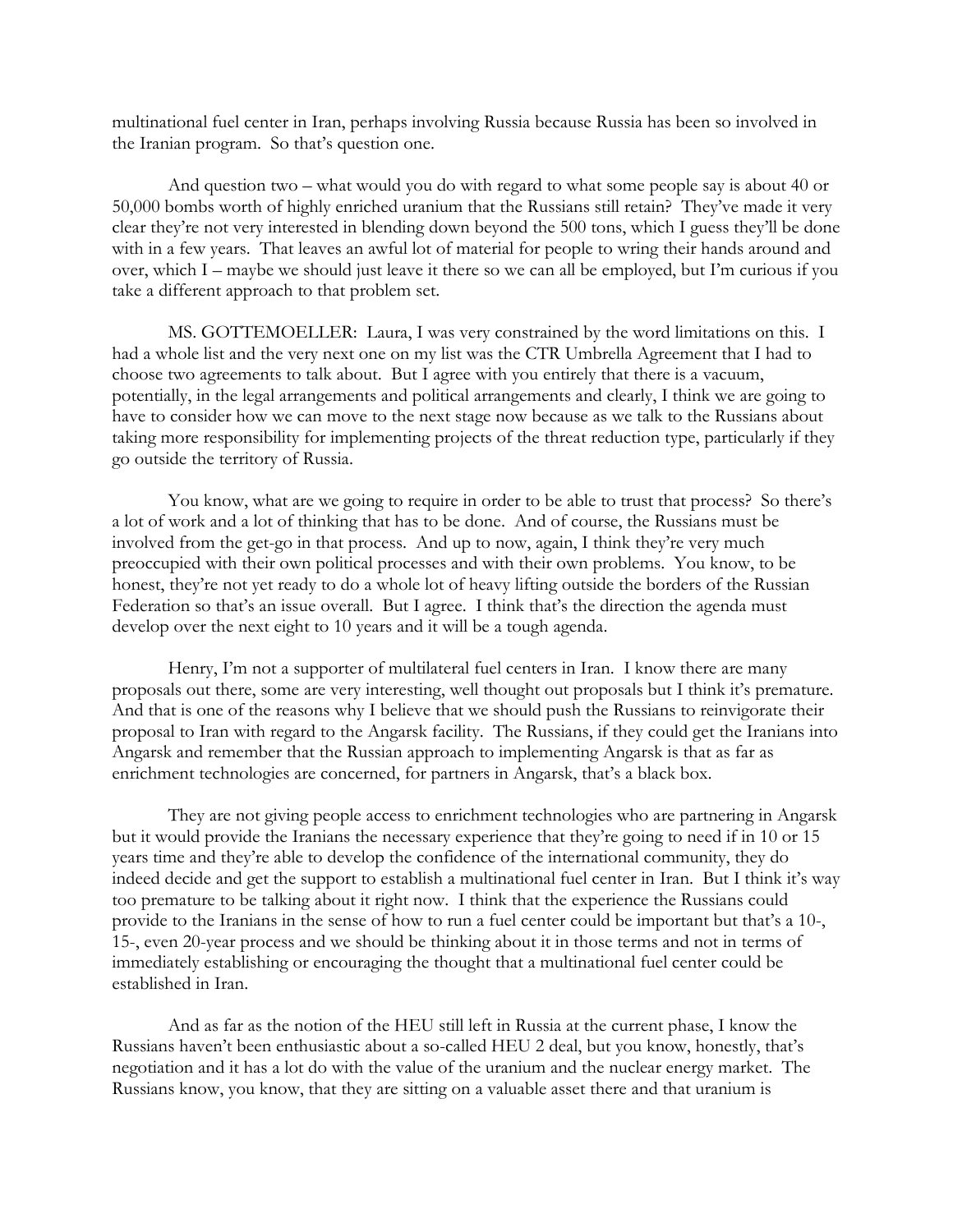becoming scarce. So I see that as a negotiation of a commercial as well as a policy kind and I think we'll be able to address that issue over time.

MR. PERKOVICH: Great. We've got the gentleman with the purple – it's kind of purple sweater and then the lady in front of you and then Miles and then Sbergen (ph).

 Q: Thank you. Andrei Piontkovsky, Hudson Institute. Two short remarks, if I may: Dr. Perkovich, it will be very difficult for you to convince Russian political and military leaders, Putin or non-Putin, in virtue of abolition of nuclear weapons. Russia finds at some direction in the East, for example, a potential opponent with huge conventional superiority, and the Russian military doctrine says a nuclear deterrent is the only option to deal with the threat.

Their CFE committee is a very paradoxical thing; as we all know, it was designed to restrict Warsaw Pact conventional superiority, and when it was signed it turned out that it's restricting military superiority, which NATO doesn't need to increase at all, so it's more about psychology than real military security matter, and that's why I suggest a psychological way out: invite Moscow to draft any version of a new SFE treaty they like, and you will see that it's no less acceptable for you, because under new conditions, Russia will have no conventional superiority and no threat of invasion for Europe to deal with, as the treaty was initially designed.

Q: My name is Ingrid Drake from the Project on Government Oversight, or POGO. And this question follows up to Gates' comments yesterday about RRW, to Rose: Is there a similar push for an RRW-like program in Russia – are they concerned about the reliability and safety of their warheads? And if not, how is the push for RRW here being interpreted there?

MR. PERKOVICH: Yeah, on your comments here about kind of Russian – Russia being hard to convince to go to zero – I think that's absolutely right, and in the Adelphi paper that we've done, we talk about that. By the way, similar considerations in China – similar considerations in Pakistan vis-à-vis India; that's reality. But my point would be, none of those reservations by others seems to me an argument for the U.S. not saying that we think it would be in our interest, but also the world's interest, to move in that direction.

Let them say they have problems, and then in addressing those problems, you actually get at important security issues. Take India and Pakistan and not talk about Russia for now; you would have to deal with Pakistan's concerns about Indian strength in conventional issues; you have to deal with unresolved borders – that there's not a formal acceptance of the territorial status quo in South Asia. Well, that's a good thing to address, and if you could make progress on that, then people there and elsewhere would be better off, so why not have that as an objective? No one's saying that because you have it as an objective, people sign up the next day and say, take the weapons; it's a process. So you're absolutely right about Russia, but that isn't an argument for the U.S. executive to be so defensive about how this is threatening to U.S. interests. That's the point I was trying to make.

MS. GOTTEMOELLER: You know, I would be thrilled if we saw some very concrete proposals from the Russians on a CFE-like follow-on. So far, the great difficulty, and I felt it very acutely in Moscow with regard to the very high-level proposals by the Russians – and it began with Medvedev's inauguration speech back in the spring, but he recently spoke again about this at Evian in France – you know, there's talk about, we need a new system of European security and now,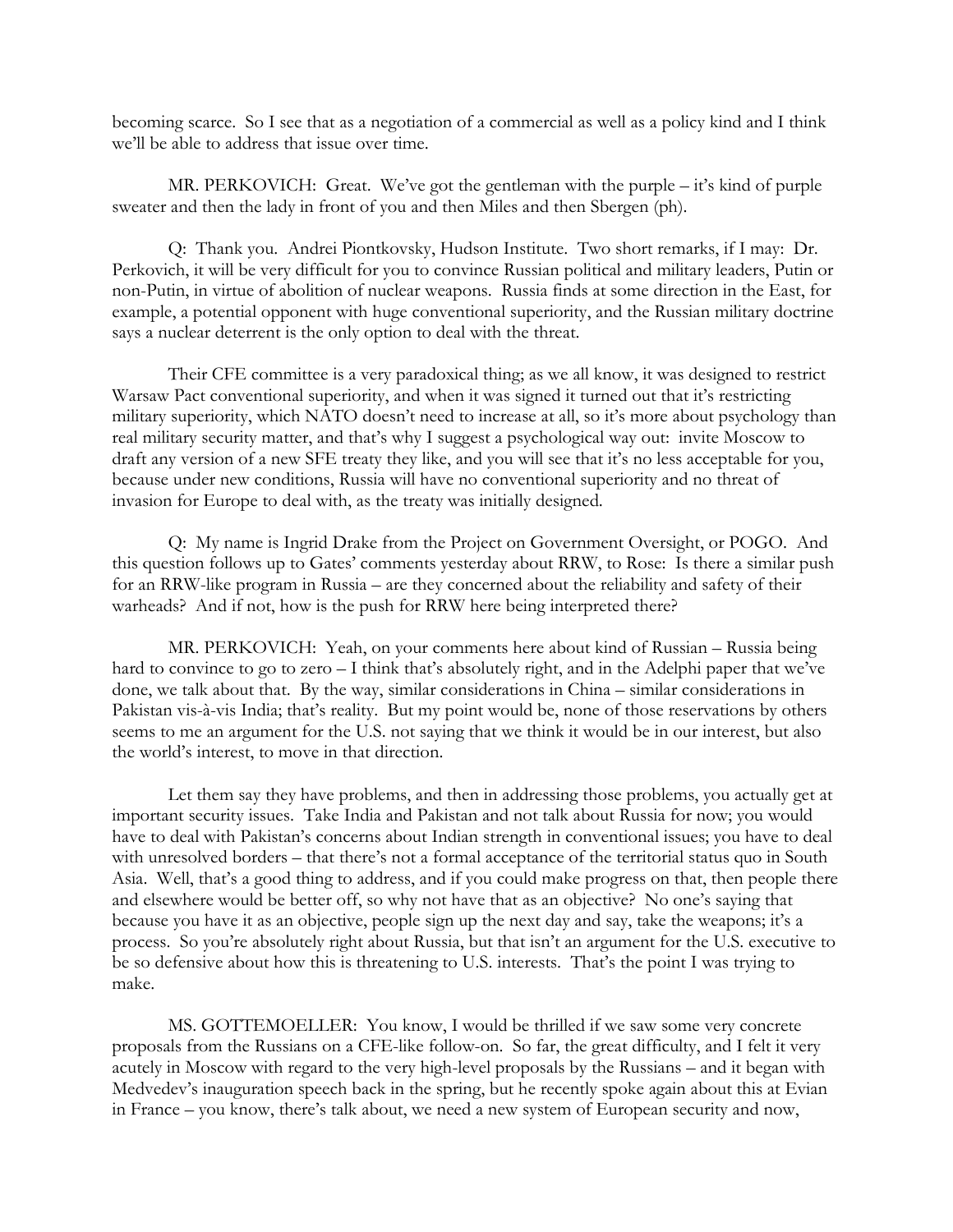some basic principles – six principles – are beginning to take shape. But, what's the meat, there? And I think everyone, in my view, would welcome knowing what the Russian view is of the real substance, of the real meat – not that it would necessarily be immediately accepted, but it would be very, very useful to, I think, get more detail about what the Russian government and what the Russian president has in mind in broaching a new system and a new approach to European security.

For Ingrid Drake's question, that is a fascinating question. I will just tell you that during  $- a$ couple of years ago – it wasn't immediately, but it will give you a good sense of the Russian view of RRW. We were briefing a senior – very senior – Rosatom official about – from the lab side, from the technical side, so very eminent, very tied into the Russian military nuclear weapons establishment – we briefed him on the RRW and, you know, asked for his response and he kind of smiled and he said, all of our warheads are reliable replacement warheads. And if you know the Russian way of doing business, of course, all of their warheads are constantly moving through a chain of maintenance and refurbishment, because that's the way, you know, they are designed – it's a function of how the plutonium in them works, and so forth.

So I think the Russians, at the moment, if they're going to design a new warhead, it will be for another purpose, in my view. They won't design for reliability, because I think they feel like they've got that, and in a way, they've made lemonade out of lemons because of some initial problems in the way that they first designed their warheads. But, yes, it doesn't mean that they like the RRW by any means; we've had several briefings at the Carnegie Moscow Center over the last couple of years on the RRW and the Russians who come to those meetings, most of them technical experts – some from the government, some from not – they all believe that this is a mask – or they articulate it as a mask – for developing a more advanced, capable warhead by the United States.

MR. PERKOVICH: Which is a perception that doesn't exist only in Russia. (Laughter.) Miles, and then Spurgeon Keeny, and then, yeah –

Q: Miles Pomper, Arms Control Today. Rose, question on – you were talking about creating pressure to get a replacement for START, rather than just an extension. I'm just wondering if there's a role for the legislative branches in both countries, particularly the U.S. Congress, in creating that pressure, because you just talked about an agreement between the executive branches.

MR. PERKOVICH: And Spurgeon.

Q: Spurgeon Keeny. Rose, given your very excellent agenda of things to accomplish with Russia on mutual and worldwide advantage, to what extent do you think the present U.S. position on expansion of NATO to Ukraine and Georgia will be an impediment to any near term, major accomplishments? Or, more directly and specifically, do you think, to what extent is this policy – that is being pushed very hard by this administration – is an impediment to really far-reaching and significant accomplishments on your agenda?

MS. GOTTEMOELLER: I'll take that one first. You know, to be honest, although expansion of NATO to Ukraine and Georgia is a very, very serious red line in Moscow for the Russian government and for the Russian leadership, I don't necessarily see a linkage to all aspects of the bilateral agenda. Personally, I'm not a great supporter of fast-track, myself. I think, frankly, there's a lot of political work that still has to be done in Ukraine, particularly, to get the Ukrainian public on board with NATO membership for Ukraine, but, you know, that's a personal view. But I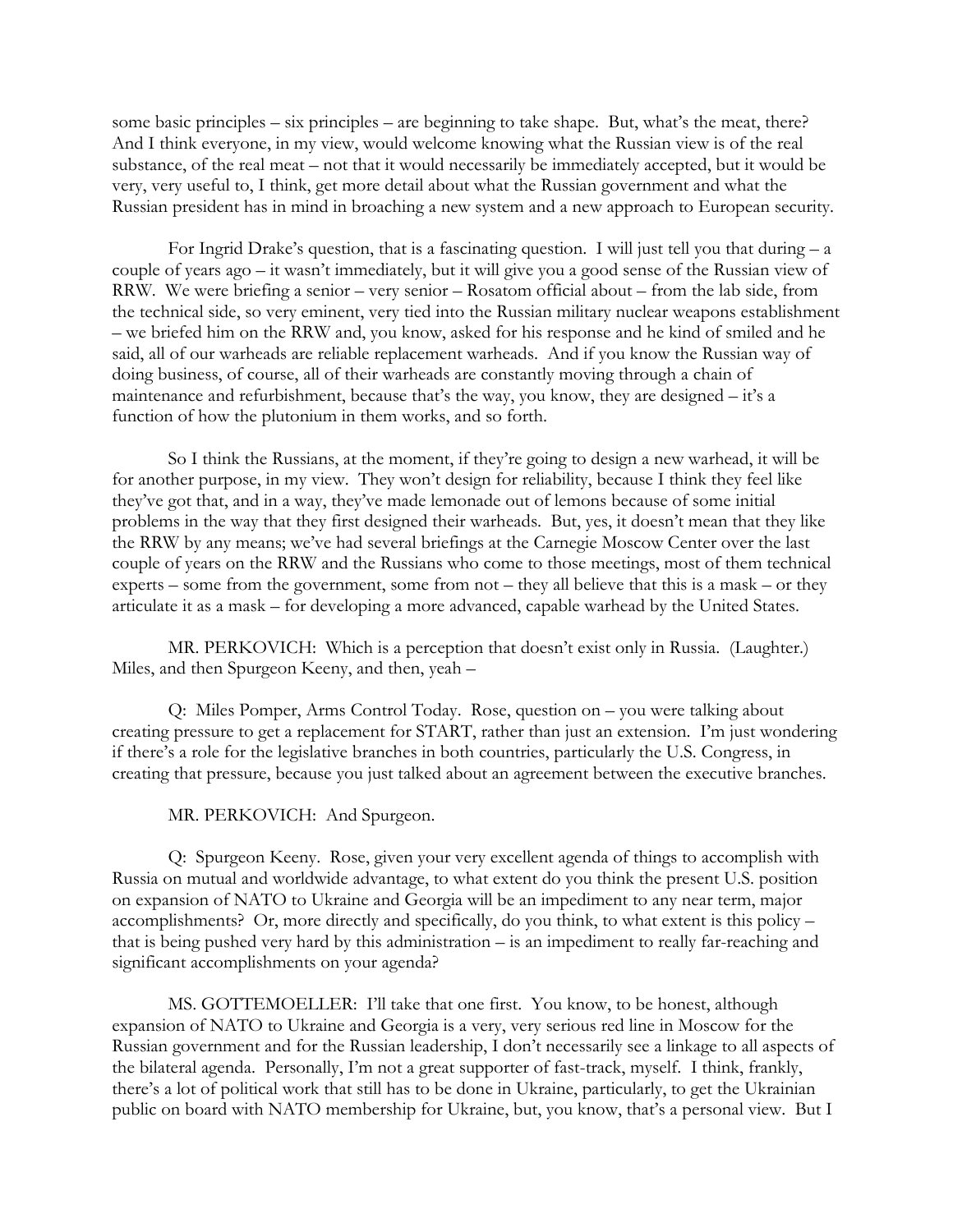don't think necessarily for high-priority matters, particularly in the nuclear arena, which have traditionally been able to exist in a basket that's not necessarily linked to other things, I think it's possible to make progress there.

And the symbol there is just last week, the United States apparently delivered its – the Bush administration – delivered its proposal for a post-START agreement to the Russians in Moscow and there will be a meeting in November to talk about a possible post-START agreement, and this is not the meeting that must take place in December to talk about, you know, under the treaty, whether the treaty will be extended and how. So I don't necessarily see a linkage there, but it does make things much, much harder if we are pressing this issue very, very hard.

Miles, on the role for congress, I hadn't actually thought about it. I want to be clear that what I am proposing is that the two governments agree, essentially, to proceed as written in the treaty with a routine five-year extension. This is the only arrangement that does not need to go back and be ratified. Any other approach, like a one-year extension or an 18-month extension, would require re-ratification. The only thing allowed by the treaty is a five-year extension, so that's what I'm arguing for.

But then I want to flip the onus for moving quickly back onto the executive branch and the legislative branch in both countries by saying that we should politically agree, through an exchange of letters or some other mechanism, to complete negotiation of a follow-on agreement and get it ratified within 12 months, because then, you know, the treaty would be extended for five years, and if everybody here in Washington, including on Capitol Hill, wants it to stay in its very large – as Secretary Gates yesterday said once again – phone-book size form, there to be implemented, well, then it's up to the congress to decide that it doesn't want to ratify the follow-on agreement.

So that's the approach that I'm taking, and in that regard, I think there's real potential for the executive branch and the congress to work closely together on the fast-track negotiation of a followon deal in a 12-month period, so I think there's very good potential for a close, working relationship in that way. I can't speak for Moscow. It's a little bit different kind of relationship there. The Duma takes instruction a little better than Capitol Hill does. (Chuckles.)

MR. PERKOVICH: Norm Wolf.

Q: There's been a fair amount of discussion about European security this afternoon, but I've not heard anything about Russian non-strategic nuclear weapons, and I'm wondering if Rose or George might want to say a few words about that?

MR. PERKOVICH: Well, I mean, I don't know, I kind of defer to Linton Brooks, but I don't want to get him in trouble by saying that it's –

MR. PERKOVICH: Oh, sorry. I mean, that it's  $-i$ t's a problem, but it  $-1$  haven't heard any discussion here or there about how to address it in this sense, because when people do talk about it, the disparities in holdings are so great that, you know, you're not going to talk about a straight trade. And then once you start trying to – well, what would be the kind of deal that would, you know, make sense politically in either place, it gets extremely complicated. And then, as I tried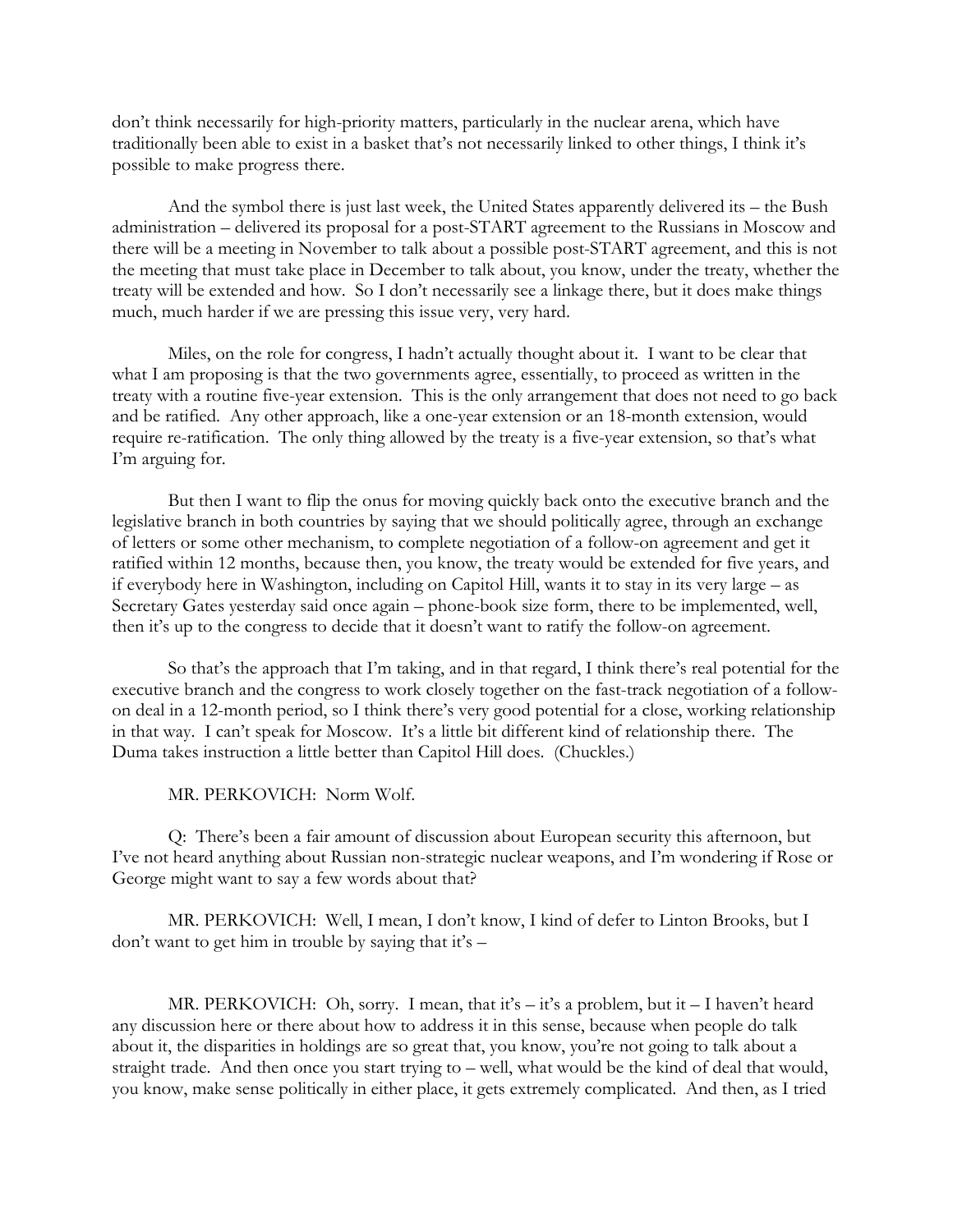to suggest, if part of a deal were to withdraw U.S. airborne nuclear weapons from NATO, that has other implications now that we haven't really begun to address.

So I guess all I'm saying on that one – which I admit, I haven't worked on in any systematic way – is that it's a problem whose solution isn't apparent, or close to apparent, whereas, on a lot of these other things that Rose has been talking about, it's both a problem and a solution where if you put some political capital and some energy into it, you could actually do something. So if you've got to do things in order, then I would focus on other things, but that's probably not the right answer.

MS. GOTTEMOELLER: I don't know if I've got the right answer, either. I would just mention to you all that I did a chapter in this Reykjavik II book that was the report of the conference held last October in Stanford, and the focus was on non-strategic nuclear weapons, so if you're interested in reading my views, that's on the Hoover Institution website and you can get a hold of it – it's also around in hard copy. My view is, first of all – and this process has accelerated in the last year – that NATO nuclear weapons are willy-nilly disappearing from Europe. We've had Lakenheath apparently vacated this past year; they've left at least one of the bases in Germany – and we know this because those bases have been de-certified to hold nuclear weapons.

Maybe I am old-fashioned in some regards, but I'm a bit sorry that this has happened so quietly and we haven't gotten something from the Russians for it. That said, I agree 100 percent with George that it is devilishly difficult to engage with the Russians on the matter, first of all because of their doctrinal link to non-strategic nuclear weapons; they're using them as an insurance policy against the weakness of their conventional forces, so that makes it devilishly difficult to engage an arms reduction discussion with them.

My own view on this is that we should start with a period of intensive confidence-building, and by that, I mean that we need to get to the point where we are actually exchanging the data that was promised under the PNIs – the Presidential Nuclear Initiatives. The Russians haven't stepped up to that bar in the last 15 years. I'd like to see that happen. But I'd also like to see us – maybe we're the ones who have to step forward first with the transparency to begin to do some confidencebuilding with regard to what is happening inside NATO. Perhaps, to ask the Russians to come to Lakenheath and give them a briefing on what it takes to de-certify a base – what are all the steps that have to be gone through – and show them how the base has been de-certified to handle nuclear weapons.

I have a host of those kinds of ideas in the chapter that I wrote, and I think the way we get, eventually, into a reduction negotiation is via two paths. First of all, if the reductions in strategic nuclear forces become so great that, eventually, you know – warheads are warheads; eventually they're going to go into the same basket – non-strategic and strategic – there won't be any distinction over time, and that's how, eventually you will achieve reductions. But, in the meantime, if we can get to a point where we have a lot more confidence in what each other is doing with nonstrategic nuclear weapons, I think that will be helpful to the reduction process and to the eventual goal of getting toward zero, but it is a devilishly difficult problem in trying to engage with the Russians on this.

MR. PERKOVICH: Other questions, or did we exhaust everybody? Ms. Squassoni in the back.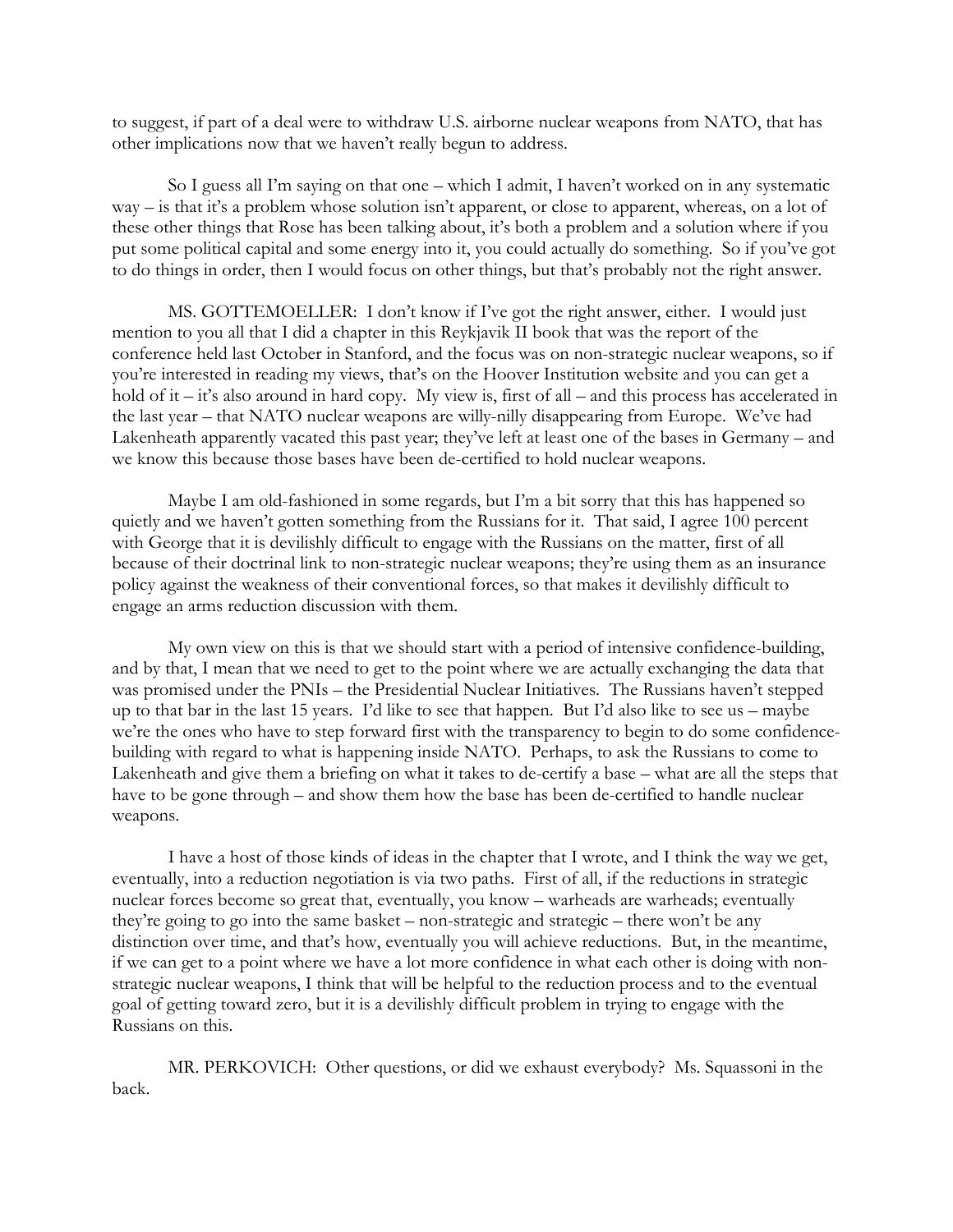Q: I wanted to follow up on Andrew Pierre's question about ACDA, and I would say it's not a question of recreating the Arms Control and Disarmament Agency, but a broader question: What kind of a bureaucratic structure might we need, George, to support abolition of nuclear weapons? I mean, I think back to – I think it was David Alan Rosenberg's "The Origins of Overkill," right, we all know bureaucratic inertia helps in building nuclear weapons, right? Well, won't there be some bureaucratic inertia in building down? So is there some value in some organization of that type that would have a dog in the fight, so to speak?

MR. PERKOVICH: Anybody else? I'm thinking, um – yes, ma'am. Thank you.

Q: For Rose Gottemoeller – that's all right, I was about to say that. I'm Susan Cornwell with Reuters. When you said extending – you suggested extended START for another five years as is provided by the treaty. Are you suggesting that the Bush administration could do that already before they leave office?

MS. GOTTEMOELLER: I don't think so. That's not their policy at the present time. As I've understood both the current policy of both the Bush administration and, frankly, of the Russian administration as well, both say that it's time to move toward a follow-on to START that is more streamlined and that does not sustain the very, very detailed 500 pages of verification protocol. So as I've understood the Bush administration's – I'm not sure they would articulate it quite this way, but they seem to be more on the side of the vacuum. That is that, let's, you know, if we have to, we'll allow the treaty to go out of force and we will agree, politically, to move forward with the negotiation of a follow-on. My personal view is that this is not the way to go – that there are too many uncertainties in that approach, especially if you can somehow get a push toward a fast-track replacement, as I think my approach would provide.

MR. PERKOVICH: All right. Um, Sharon, your question: I think both realistically and also to think about a way to proceed is, at some point, and hopefully sooner rather than later, you could get tasking probably from the NSC, but following a presidential statement or speech to get departments to start doing their own commissions or tasking people to do papers looking at kind of elements of this. So DOE does tasking on, okay, if there were ever an agreement on abolishing nuclear weapons, kind of, you know, what do we need to have in place to do the dismantlement, how would you task the lab – this is something that Linton Brooks has talked about, that right now, we should, as he put it, throw \$100 million at the labs and get them working on how would you verify zero.

Task the State Department to be thinking about the diplomatic strategy. There are lots of elements to this; for example, how do you deal with India, Pakistan, and Israel, three states that aren't part of the NPT – they don't have those obligations – I mean, but if you were going to abolish nuclear weapons, they'd have to be a part of it; that's kind of a State Department challenge. Same with DOD, and in the process of that, I mean I think some of thought within the NSC or elsewhere would be, okay, how would you organize this over time.

So I don't think, one, that it's feasible to have a kind of an answer to the bureaucratic question at this point, but that part of how you start it is to get the different departments tasking folks to work this through. The U.K. has done it a little bit, but not across the board. And I don't think anyone else has started, so that's how I would think about it.